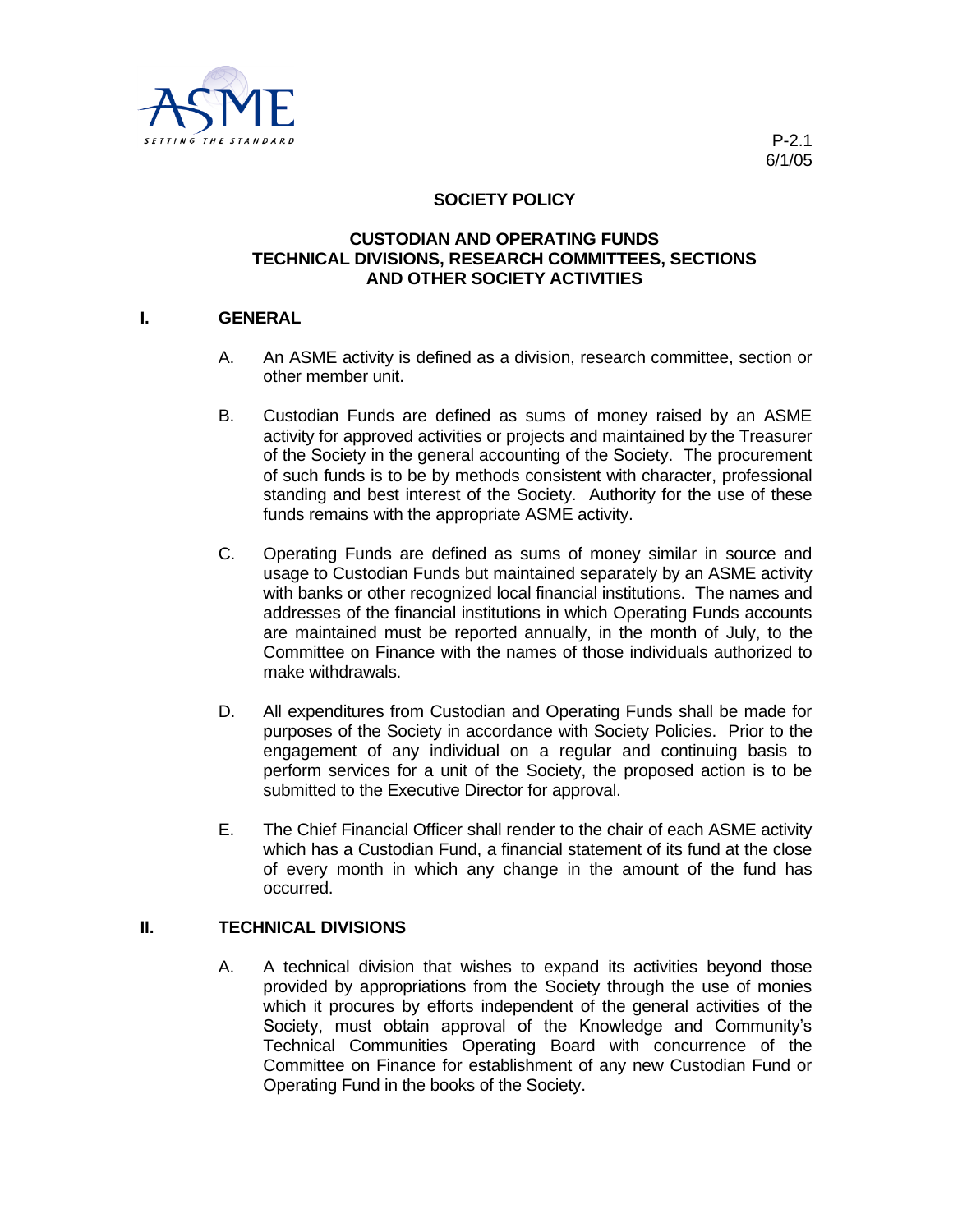- B. A technical division whose activities are such that it is necessary for expenditures to be made directly by the technical division and which has an approved budget under paragraph II.E. may request, in addition to its Custodian Fund, approval from the Committee on Finance to establish an Operating Fund.
- C. All monies received and expended by a technical division are to be included in the annual financial report of the Society. All income and expenditures are to flow through to the financial statements in the following manner:
	- l. All monies received are to be deposited in a Custodian Fund account recorded in the books of the Society.
	- 2. All expenditures are to be made from this Custodian Fund account upon the written request of two members of the Society authorized by the executive committee of the technical division. Technical group Directors may approve expenditures in amounts not to exceed \$2000 after obtaining approval by telephone or otherwise from two authorized members of the technical division executive committee. Copies of such approved invoices shall be sent to these members for their records;

or

3. Alternatively, after establishing a Custodian Fund account, a technical division Operating Fund may be established at a level based upon the size of the approved technical division budget and specified in the request for approval of establishment of the Operating Fund. The original sum will be withdrawn from its Custodian Fund. The Operating Fund is to be reimbursed up to the approval level from the Custodian Fund upon submission of paid invoices. Receipts are to be deposited in the Custodian Account in the books of the Society;

or

- 4. Alternatively, a technical division authorized to establish an Operating Fund may deposit money directly into the Operating Fund accounts and submit an annual financial statement prepared by a Certified Public Accountant in a format acceptable to the Society's auditors. This statement must be submitted not later than July 25 for the fiscal year ended June 30.
- D. If the Society is put to additional expense by the activity of a technical division, the General Fund of the Society is to be reimbursed to an extent to be determined by the Board of Governors acting upon the advice of the Committee on Finance who shall request the advice of the technical community's operating board directing the division.
- E. When an activity of a technical division involves total annual expenditures of \$100,000 or more, the division must prepare an itemized Budget and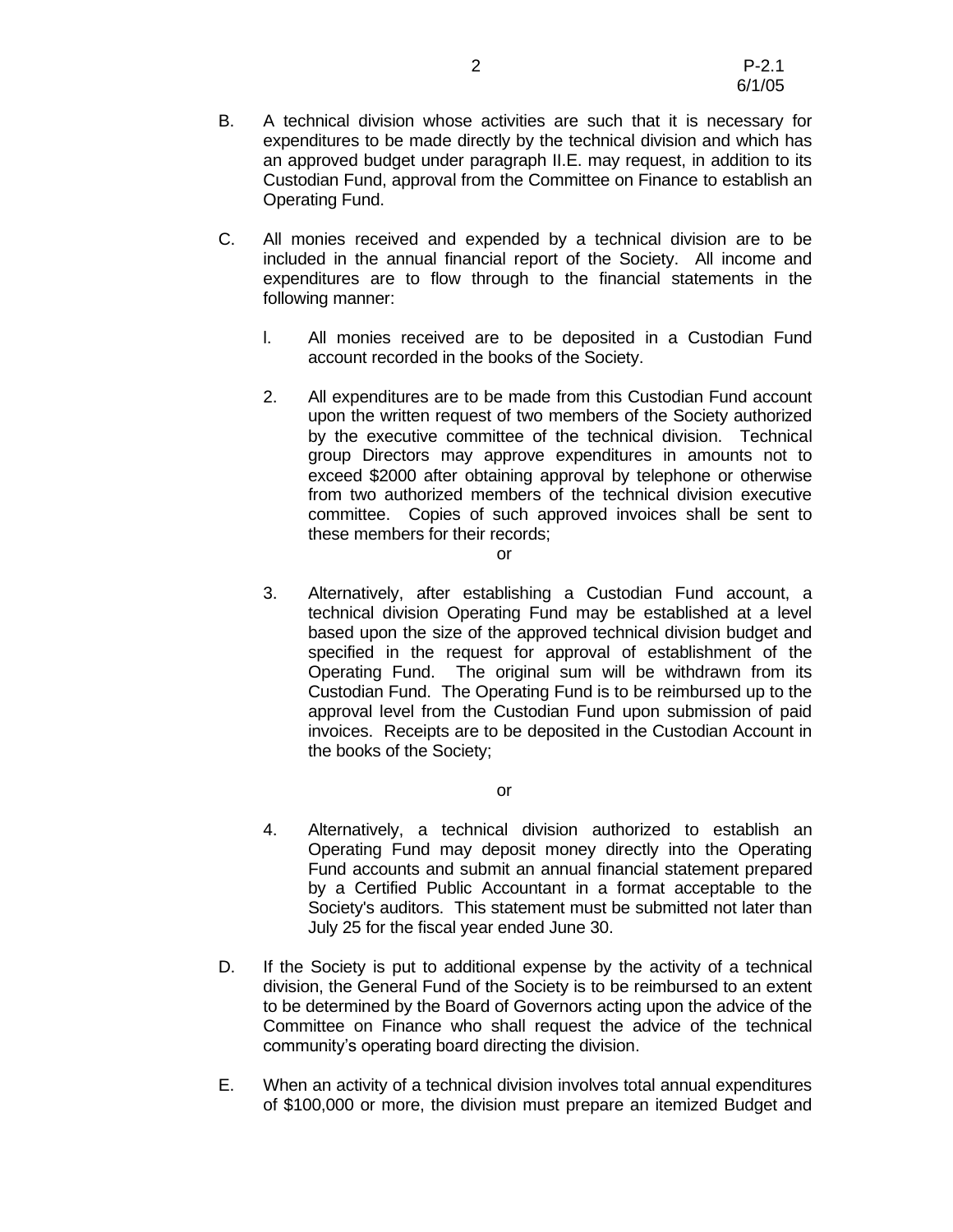submit it to the Committee on Finance for review and recommendation to the Board of Governors during the next year for approval prior to any commitments for the subsequent year.

- F. If, as a result of the division's activities, a special publication is made available for sale by the Society, the price to be paid by the Society into the Custodian Fund or Operating Fund which has borne the expense of the publication is to be determined by the Board of Governors acting upon the advice of the Committee on Finance who shall request the advice of the technical group operating board directing the sponsoring technical division.
- G. In the event of the discharge or dissolution of a technical division which has a Custodian Fund, Operating Funds, or both, the disposition of any balance remaining in such Funds shall, upon recommendation of the Committee on Finance, be determined by the Board of Governors.

#### **III. RESEARCH COMMITTEES**

- A. Due to the nature of the Research Committees activities their Custodian Fund accounts are to be maintained in the books of the Society with all receipts and expenditures flowing through to the Society's financial statements.
- B. Expenditures are to be made from the Custodian Fund upon the written approval of two authorized members of the Research Committee and the ASME Director, Research.

Alternatively, the Director, Research may approve expenditures, in amounts not to exceed \$2000, after obtaining approval by telephone from two authorized members of the Research Committee. Copies of such approved invoices shall be sent to these two members for their records.

C. The Center for Research and Technology Development shall strive to operate all of its research projects on a financially self-supporting basis. Accordingly, the budgets associated with new project proposals shall seek full compensation for all anticipated direct costs for the proposed project including staff time, fringe benefits and travel. Additionally, such proposals shall include an assessment for the indirect costs associated with conducting such projects (e.g., postage, rent, phone, proposal development, fund raising, and staff training). The amount of this assessment shall be determined through negotiations with ASME's cognizant federal agency. Charges for staff salaries and indirect costs shall accrue to the General Fund of the Society.

To assure that the Society's research projects are reasonably priced, the Board on Research and Technology Development shall be authorized to offer partial cost sharing with potential users of the Center's services.

D. If, as a result of activities, a special publication is made available for sale by the Society, the price to be paid by the Society into the Custodian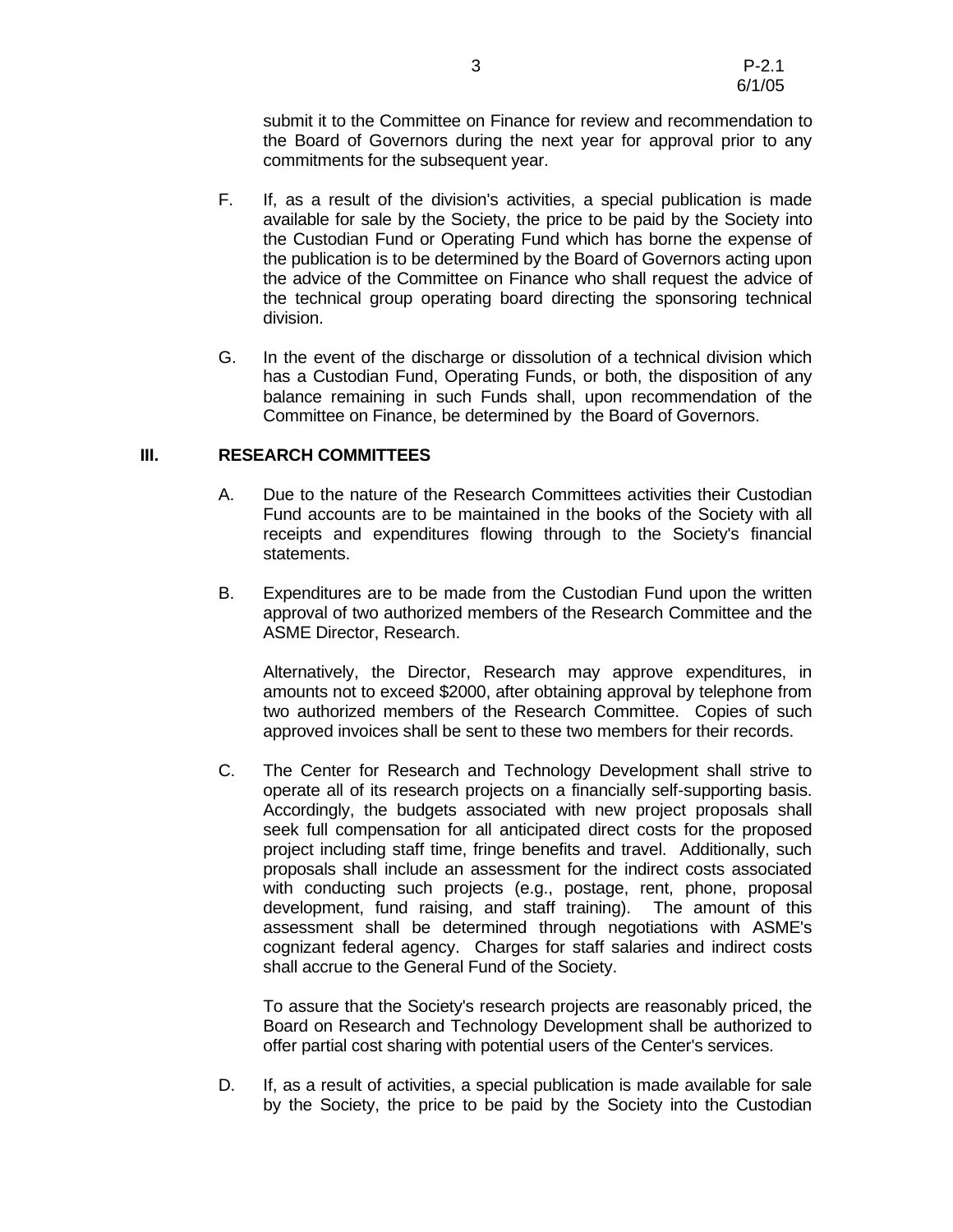Fund which has borne the expense of the publication is to be determined by the Board of Governors acting upon the advice of the Committee on Finance who shall request the advice of the Board directing the sponsoring research Committee.

E. When monies which are being collected for a specific research project are insufficient to initiate the activity, the monies collected are to be returned to the donors in full at their option. In the event that there is an excess of monies after completion of a project, the disposition of the excess is to be determined by the Board on Research and Technology Development.

### **IV. SECTIONS**

- A. Receipt and Disbursement of Funds
	- 1. Monies from the General Fund are disbursed to sections, subsections, groups and technical chapters by appropriations in accordance with Society Policy P-2.8. In addition, monies may be solicited for special local activities in accordance with Society Policy P-5.3.
	- 2. These Society organizations receiving and/or disbursing funds may account for the money in an annual financial statement prepared on forms available from headquarters. The due date of the financial statement is September 30 for the Society's fiscal year ending June 30. The section is responsible to insure that the financial activities of any subsection, local group, or technical chapter affiliated with it are accounted for in its financial statement submission.
	- 3. Appropriations received from the ASME General Fund must be accounted for separately from monies derived from local activities.
- B. All monies received and disbursed by a section and its affiliates are to be included in the annual financial report of the Society. Where appearing hereafter, the word "section" includes its affiliated subsections, local groups and technical chapters. The presentation of the financial activities will flow through to the financial statements in one of the following manners:
	- 1. For a section with (a) no money received or expended other than from ASME appropriations or (b) a section whose receipts or expenditures from other than the ASME appropriations totals less than \$15,000:

An annual financial statement shall be prepared on the approved ASME forms and audited by two members of the section's auditing committee who are not members of the section's executive committee.

2. For a section whose receipts or expenditures from other than ASME appropriations totals \$15,000 or more: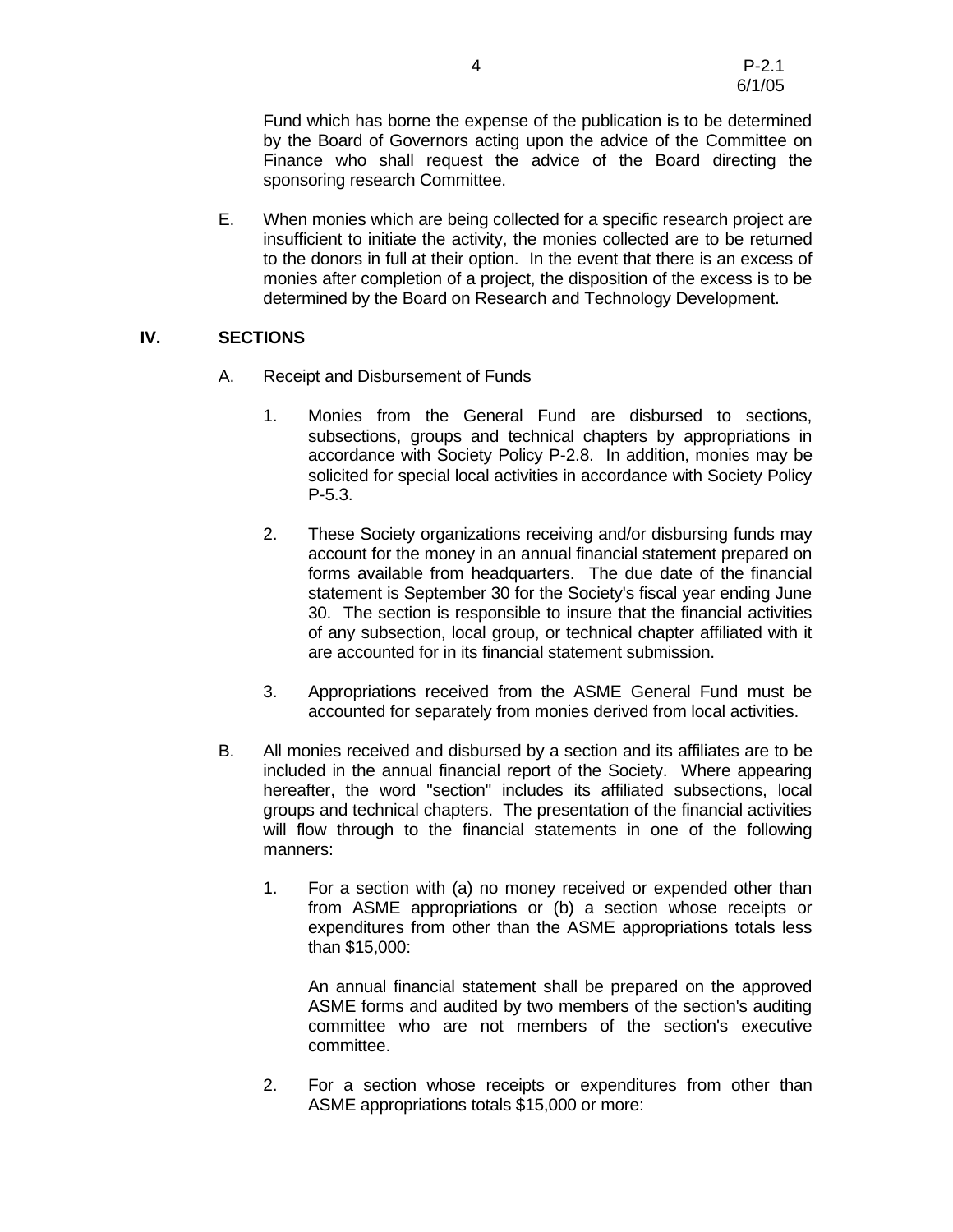a. An Operating Fund shall be established at a level based upon the size of the total budget approved by the section executive committee. All excess money over the approved Operating Fund balance is to be deposited in a Custodian Fund account and recorded in the books of the Society.

The Operating Fund is to be maintained in a manner similar to an impress or petty cash fund. The Operating Fund is to be reimbursed up to the approved level from the Custodian Fund account upon submission of authorized paid invoices. All receipts are to be deposited in the custodian account in the books of the Society.

An annual financial statement prepared on the approved ASME forms and audited by two members of the section's auditing committee who are not members of the section's executive committee must be submitted.

or

- b. Alternatively, a section authorized to establish an Operating Fund shall deposit money directly to the Operating Fund account and shall submit an annual financial statement prepared by a Certified Public Accountant in a format acceptable to the Society's auditors. This statement must be submitted not later than September 30 for the administrative section year ended June 30.
- 3. When an activity of a section involves total annual expenditures of \$100,000 or more, the activity must prepare an itemized budget and submit it to the Committee on Finance, for recommendation to the Board of Governors during the next year for approval prior to any commitments for the subsequent year.
- C. In the event of the dissolution of a section or its affiliates which has a Custodian or Operating Fund, or both, any balance remaining in such Funds shall, upon recommendation of the Committee on Finance, be disposed of as determined by the Board of Governors.
- D. The names and addresses of the financial institutions in which section funds (or their affiliates) are maintained must be reported annually with the section's annual financial statement with the names of those individuals authorized to make withdrawals.